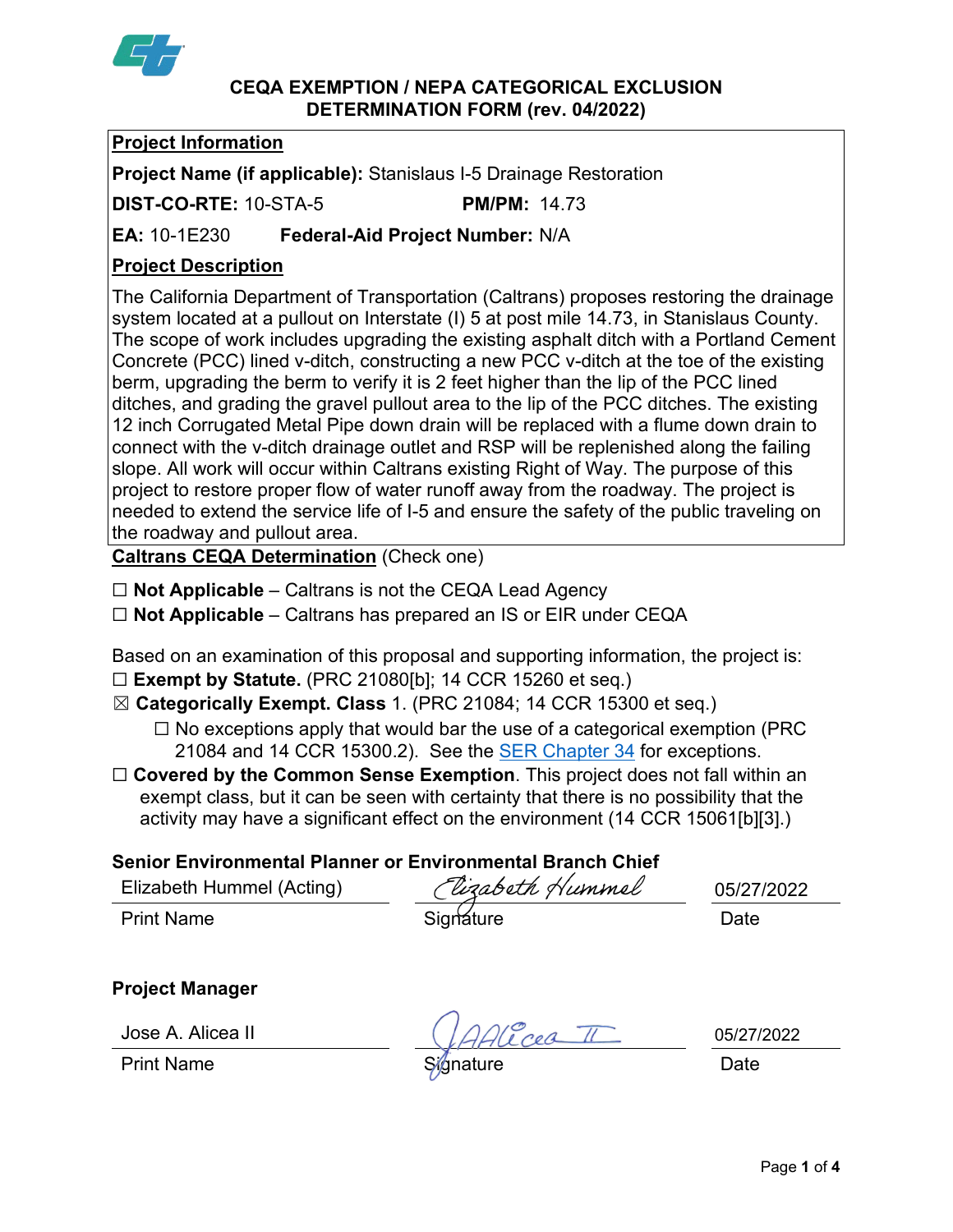

## **Caltrans NEPA Determination** (Check one)

### ☒ **Not Applicable**

Caltrans has determined that this project has no significant impacts on the environment as defined by NEPA, and that there are no unusual circumstances as described in 23 CFR 771.117(b). See [SER Chapter 30](https://dot.ca.gov/programs/environmental-analysis/standard-environmental-reference-ser/volume-1-guidance-for-compliance/ch-30-categorical-exclusions#exception) for unusual circumstances. As such, the project is categorically excluded from the requirements to prepare an EA or EIS under NEPA and is included under the following:

☐ **23 USC 326:** Caltrans has been assigned, and hereby certifies that it has carried out the responsibility to make this determination pursuant to 23 USC 326 and the Memorandum of Understanding dated April 18, 2022, executed between FHWA and Caltrans. Caltrans has determined that the project is a Categorical Exclusion under:

## ☐ **23 CFR 771.117(c): activity (c)(Enter activity number)**

☐ **23 CFR 771.117(d): activity (d)(Enter activity number)**

☐ **Activity Enter activity number listed in Appendix A of the MOU between FHWA and Caltrans**

□ 23 USC 327: Based on an examination of this proposal and supporting information, Caltrans has determined that the project is a Categorical Exclusion under 23 USC 327. The environmental review, consultation, and any other actions required by applicable Federal environmental laws for this project are being, or have been, carried out by Caltrans pursuant to 23 USC 327 and the Memorandum of Understanding dated December 23, 2016 and executed by FHWA and Caltrans.

# **Senior Environmental Planner or Environmental Branch Chief**

| <b>Print Name</b>                    | Signature | Date |
|--------------------------------------|-----------|------|
| <b>Project Manager/ DLA Engineer</b> |           |      |
| <b>Print Name</b>                    | Signature | Date |

### **Date of Categorical Exclusion Checklist completion (if applicable):** N/A **Date of Environmental Commitment Record or equivalent:** 05/27/2022

Briefly list environmental commitments on continuation sheet if needed (i.e., not necessary if included on an attached ECR). Reference additional information, as appropriate (e.g., additional studies and design conditions).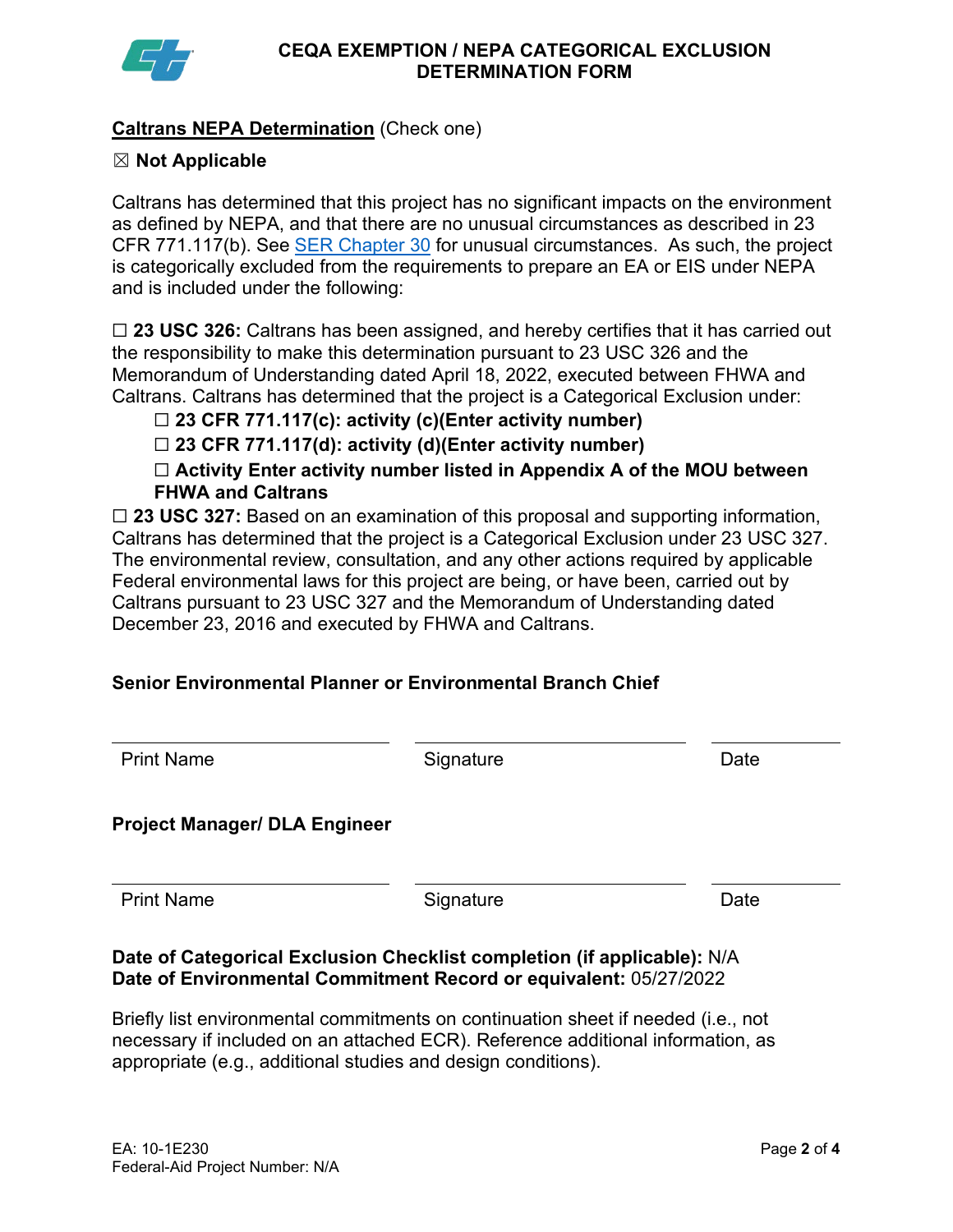

## **Continuation sheet:**

### **General:**

- Environmental reevaluation will be required if the scope of the project changes to include additional areas or activities, or if previously unknown cultural or other sensitive resources are discovered. Contact the Environmental Office if project changes occur or sensitive resources discovered.
- Contact the Environmental Office to attend the pre-construction meeting.

### **Cultural:**

- If cultural materials are discovered at the job site, do not disturb the resources and immediately:
	- 1. Stop all work within a 60foot radius of discovery
	- 2. Protect the discovery area
	- 3. Notify the Engineer
	- 4. The Department Investigates. Do not move cultural materials or take them from the job site. Retain a qualified archaeologist to assess the significance of the find. Do not resume work within the discovery area until authorized.
- If human remains are discovered, State Health and Safety Code Section 7050.5 states that further disturbances and activities shall cease in any area or nearby area suspected to overlie remains, and the County coroner contacted. Pursuant to Public Resources Code Section 5097.98. If the remains are thought to be Native American, the coroner will notify the Native American Heritage Commission (NAHC) who will then notify the Most Likely Descendent (MLD). At the same time the landowner will work with the MLD on the respectful treatment and disposition of the remains. Further provisions of PRC 5097.98 are to be followed as applicable.

#### **Hazardous Waste:**

• The Caltrans Standard Special Provision, 7-1.02K(6)(j)(iii), which pertains to Earth Material Containing Lead, shall be added to the construction contract. A lead compliance plan prepared by a Certified Industrial Hygienist (CIH) is required.

#### **Biology:**

• Caltrans Standard Special Provision (SSP) 14-6.03A shall be included in the contract. During the Month of May, prior to any construction activities, a qualified Caltrans biologist will conduct San Joaquin Kit Fox (SJKF) surveys within the project area. If construction does not begin within 30 days of the surveys completed in May, follow-up surveys will be conducted no more than 30 days prior to the start of construction.